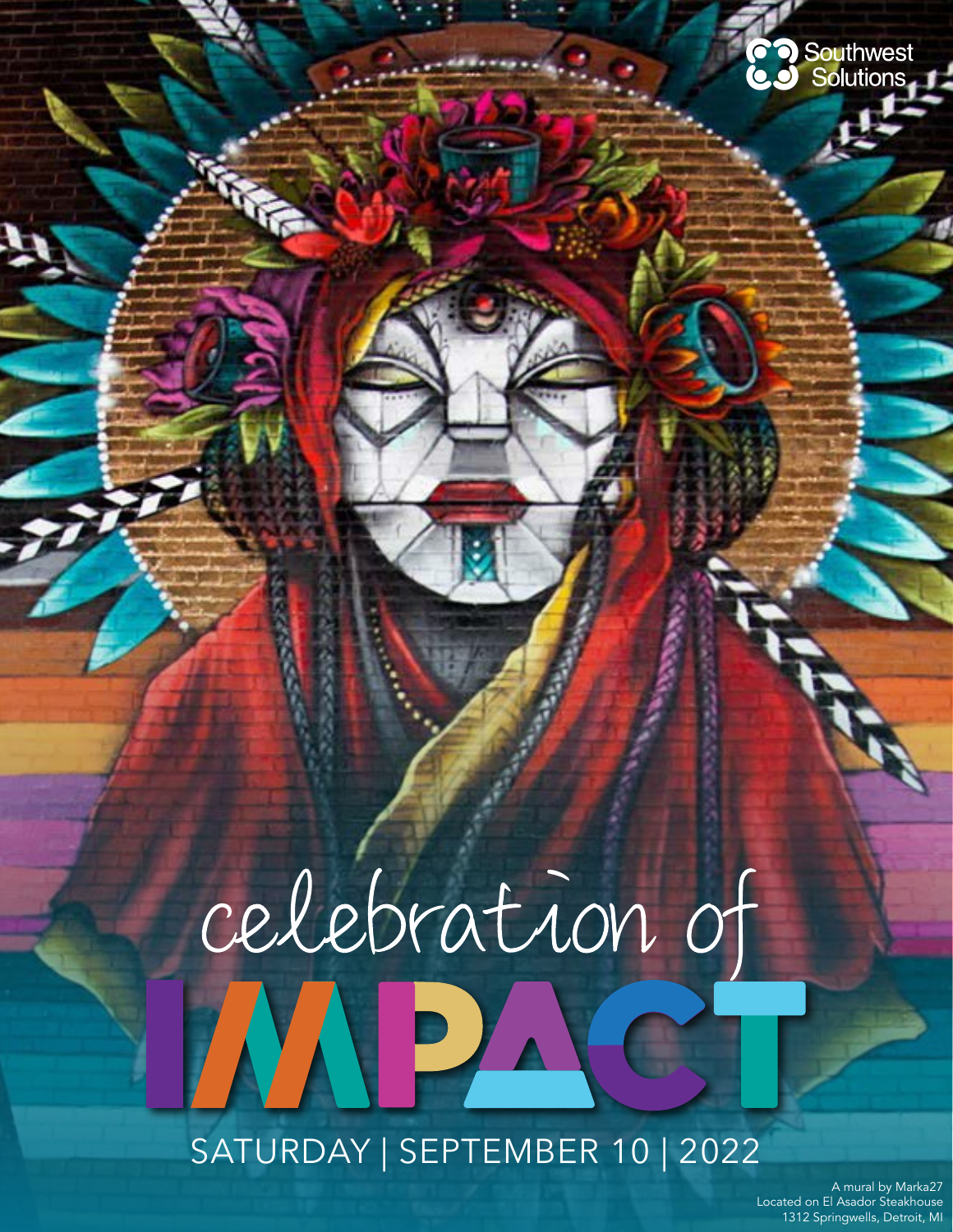# WILLIE. STORY

Willie Brown has many compelling tales to tell of a glorious past and then a fall from grace that left him homeless for two decades. A fall so far that had him sleeping in a tent through bitter Detroit winters.

He tells of being a Marine veteran singing background vocals for the legendary funk band Slave. Willie says he's related to the great Sam Cooke and then croons his own soulful rendition of You Send Me. He tells of boxing professionally, making good money from fighting and singing, and then losing it all through bad financial decisions and alcoholism.

"I lost my home to foreclosure in the mid-80s, and then started living on the streets, in different shelters, in vacant houses and abandoned cars, wherever I could find temporarily," said Willie, who is now 63. "I put myself through hell and hit rock bottom. I didn't care, didn't trust people, and didn't have anything. I just

#### wanted to be left alone."

Two years ago, Willie met a homeless woman named Nikatha in a city park and they felt a bond.

> "She was in a situation similar to me and was trying to overcome homelessness and alcohol addiction... she didn't have anyone else."

> > Willie obtained a tent, and he and Nikatha stayed together in it, first at Hart Plaza, then nearby. During the frigid months, they put mattresses against the sides of the tent to absorb the wind and cold.

#### "We made it through two winters, but I heard about people who froze to death on the streets, and that was a wake-up call that we needed to get a place of our own."

That's when Willie found his way to our Housing Resource Center (HRC). Willie worked with Housing Navigator, Bukeka, and Housing Locator Specialist, Karen.



At the beginning of May, Willie and Nikatha moved into an apartment in the Dexter Linwood neighborhood. Then Willie's Clinical Housing Specialist, Dan, designed a treatment plan to help him maintain his housing.

"I'm still striving to make things right in my life,"

"I'm in recovery from my drinking and I know it must be a lifelong commitment. I had money and fame and lost it all because I only thought of myself and didn't put God first. I want to change and be a help to others."

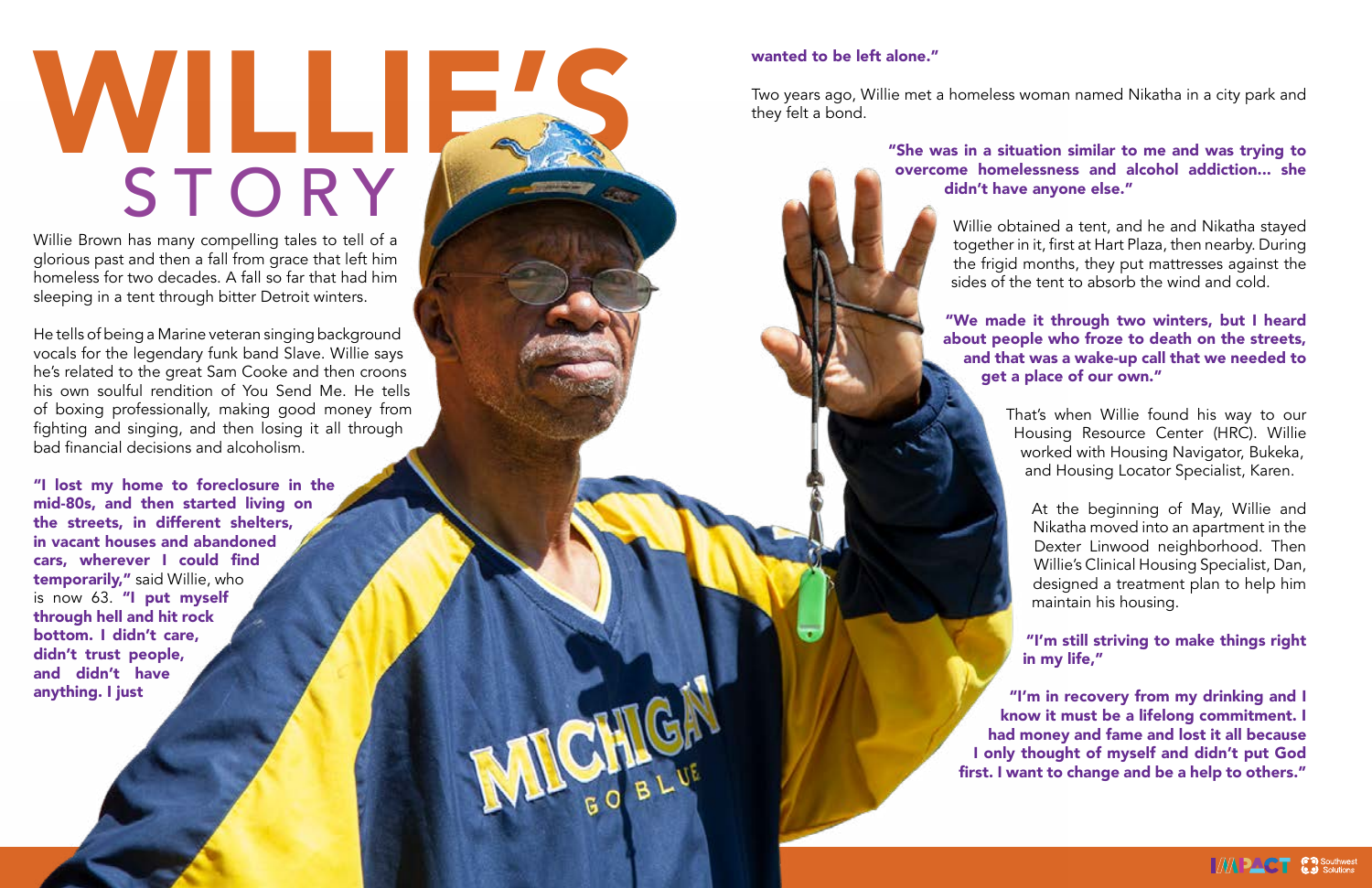#### Hospitality

As the Presenting Sponsor, you will receive 20 complimentary tickets and two reserved tables for the event.

#### Event Profile

Verbal recognition during the event

#### Brand Recognition

Your corporate logo and/or name will receive recognition in the following ways: - Two full pages in the program - Featured on social media with an added link leading to your website

#### Media

Your corporate logo and/or name will receive recognition in the following ways: - Full page in the program - Featured on social media with an added link leading to your website

Your corporate logo and/or name will be featured in all press releases and public thank you announcements.

#### Hospitality

As a 50th Anniversary Sponsor, you will receive 20 complimentary tickets with two reserved tables for the event.

> Event Profile Verbal recognition during the event

Your corporate logo and/or name will receive recognition in the following ways:

#### Brand Recognition

#### Media

Your corporate logo and/or name will be featured in all press releases and public thank you announcements.

## PRESENTING

### \$100,000+

As an Affordable Homeownership Sponsor, you will receive ten complimentary tickets and one reserved table for the event.

#### Event Profile

Verbal recognition during the event

#### Brand Recognition

- Half page in the program

- Feature on social media

#### Media

Your corporate logo and/or name will be featured in all press releases and public thank you announcements.

### \$50,000

## FIFTIETH ANNIVERSARY

## AFFORDABLE HOMEOWNERSHIP \$25,000

#### **Hospitality**

Please review the various sponsorship levels as outlined on the following pages and let us know how you would like to support this year's Celebration of Impact. Your time and interest are much appreciated, and we look forward to discussing sponsorship possibilities with you.

#### Hospitality

As a Veteran Champion Sponsor, you will receive ten complimentary tickets for the event.

#### Event Profile

Verbal recognition during the event

#### Brand Recognition

### VETERAN **CHAMPION** \$15,000

Your corporate name will receive recognition in the following ways: - Listing in the program - Feature on social media

#### Media

## ENDING **HOMELESSNESS** \$10,000

#### **Hospitality**

Your corporation or name will be featured in public thank you announcements.

### EMPLOYMENT **OPPORTUNITY** \$5,000

As an Ending Homelessness Sponsor, you will receive eight complimentary tickets for the event.

#### Brand Recognition

Your corporate name will receive recognition in the following ways: - Listing in the program - Mention on social media - Name on event signage and materials

#### Hospitality

As an Employment Opportunity Sponsor, you will receive four complimentary tickets for the event.

#### Brand Recognition

Your corporate name will receive recognition in the following ways: - Mention on social media - Listed on print, online, and event materials



We hope to see you Saturday, September 10 for this year's event to be held at the MGM Grand Detroit in the Grand Ballroom. The pre show reception will begin at 6 p.m. The official fesitivites will begin at 7 p.m. with a program, live auction, dinner, dancing and more!

# SPONSORSHIPS O F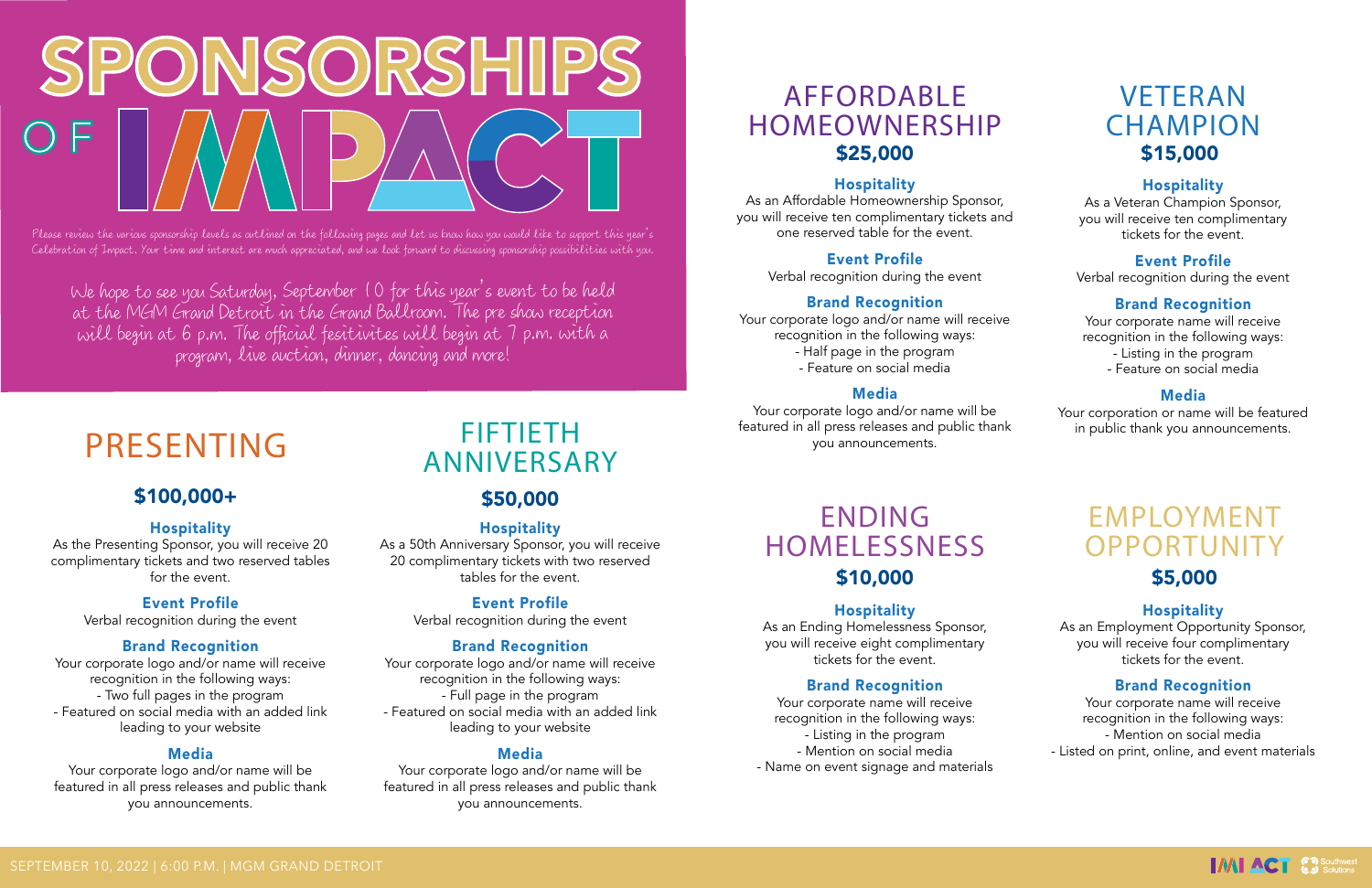## DIANA'S, STORY

Diana and her family relocated when her husband Franco got a job working in construction in Detroit. Diana and Franco had uprooted their life from Texas to create a better life for their family, but housing issues nearly derailed their dream.

Diana learned about one of the vacant Newberry houses undergoing renovation and stopped by to inquire about buying it when the work was finished.

Diana quickly got to work on completing the necessary steps to make her dream a reality for her family. First up: Homebuyer Education classes. Next: meet with financial coach. Last, and most tedious: assemble all the necessary documents.

"There are many opportunities in the city and we're happy that we get to stay here," Diana said.

Diana and Franco closed on their new home and moved in shortly after with their three kids. Their monthly mortgage payments are close to what they were paying in rent for a less than ideal rental.

#### "We've never been homeowners before, and we're excited to have a place of our own. The home is beautifully renovated, and I can't wait to start my flower garden in the yard."

Now that the family has decided to make Detroit their home, Diana is starting to work on her own career goals. She enrolled in Bank Teller training with Southwest Solutions.

"We also enjoy the many different cultures that make up southwest Detroit."